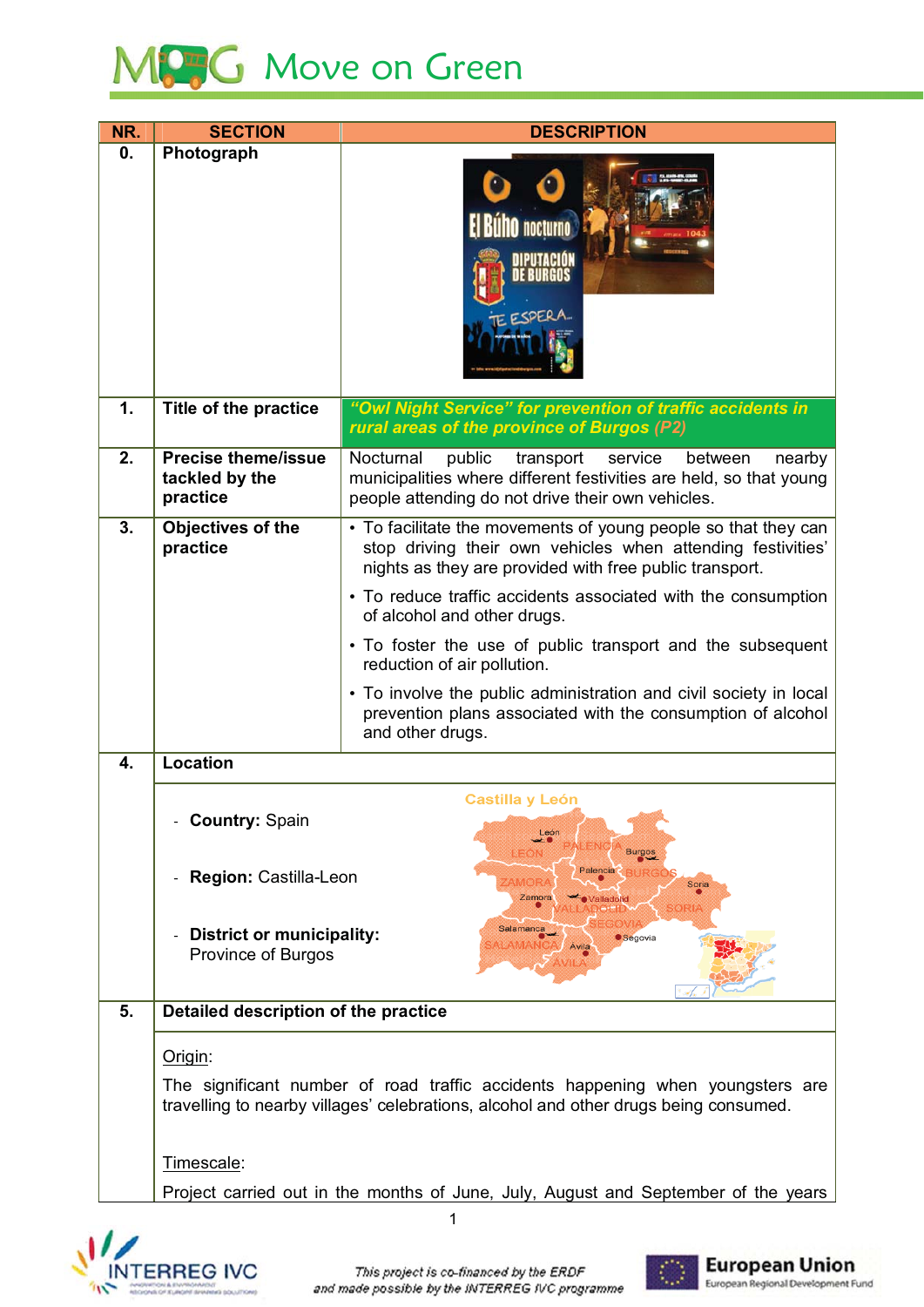

## 2009, 2010, 2011 and 2012.

Bodies involved/implementation:

- Promoter: Provincial Institute for Sport and Youth.
- Applicants: Town councils of Alfoz de Quintanadueñas, Belorado, Ibeas de Juarros, Melgar de Fernamental, Poza de la Sal, Quintana Martín Galíndez, Quintanar de la Sierra and Roa de Duero.
- Other key groups: Other town councils, parents' associations and youth associations

Process and detailed content of the practice:

- The project is promoted in areas where secondary roads are the only chance to travel from one village to another.
- The locations participating in the programme are scarcely populated villages attracting a lot of young people from the area due to local celebrations.
- The dates of the festivities are known in advance and they mainly occur throughout the whole of summer so that the programme is developed in this time frame.
- There would be no other alternative transport means, apart from private vehicle.
- The town councils collaborate in the programme announcing its development in the locations that the bus passes through, and they also partially finance the project.

### Legal framework:

- Law 3/1994 on Prevention, Social Assistance and Integration of drug addicts of Castilla-Leon, amended by Law 3/2007, 7 March.
- V Provincial Plan on Drug addiction.
- . III Youth Plan of Castilla-Leon.

### Financial framework:

The total budget of the programme in the municipalities where it has been developed has amounted to €18,000 per season.

In 2009 and 2010 it was totally funded by the Provincial Government of Burgos; from 2011 onwards the funding has been provided equally between the Provincial Government and the Town Councils involved.

#### Use degree (%): users/total population:

Very satisfactory both for young people and their families, as they do not have to use private cars.

According to the reports provided by the bus companies and the town councils, the buses are usually full.

Another detail reflects the degree of satisfaction with the programme: town councils participating for the first time repeat.